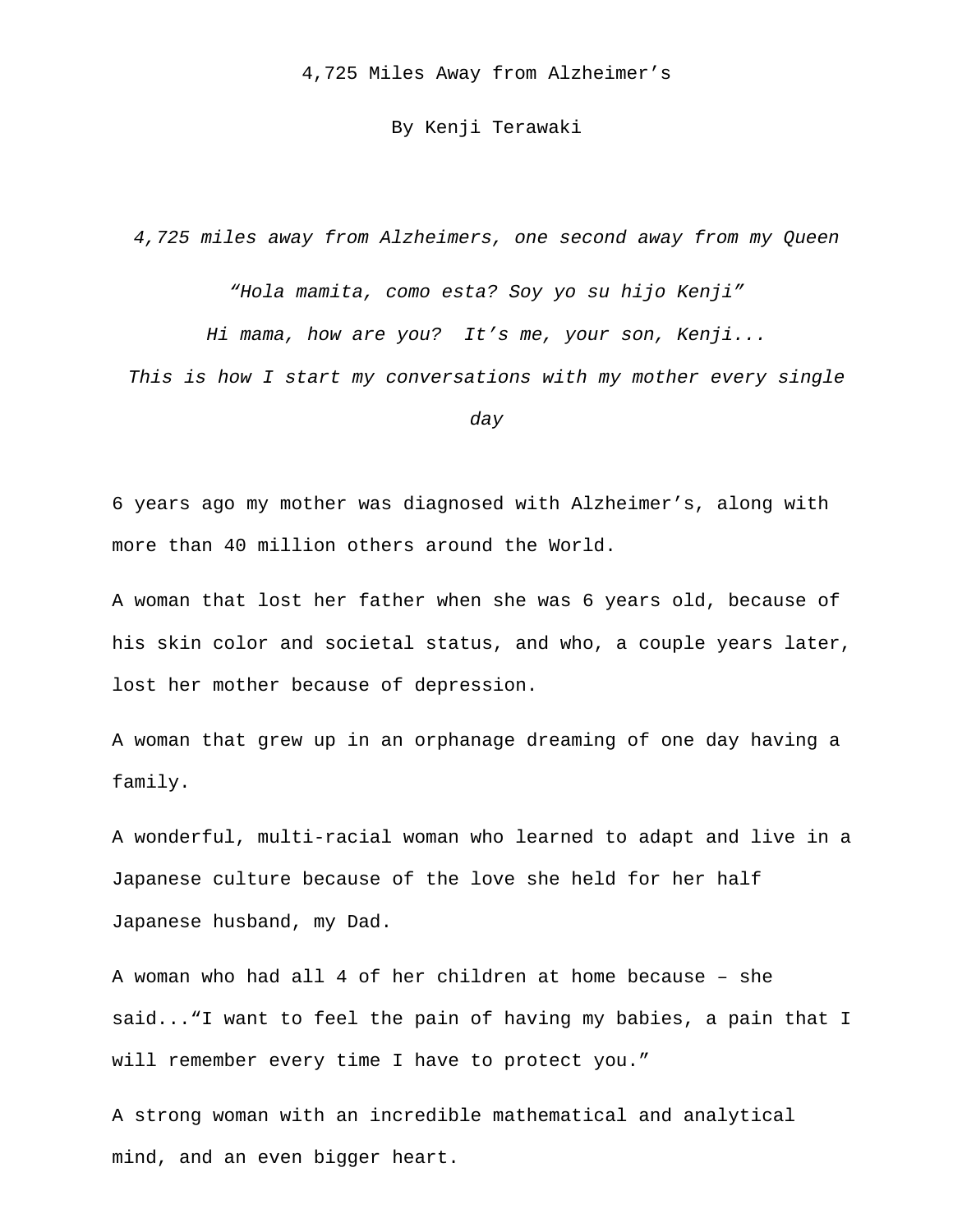She is my Queen, my pillar, my inspiration ... my hero

Since Alzheimer's set in, it has begun stealing my mother's memories, her order, her dignity. Drop by drop - it is depriving her of most everything she once knew… while throwing our hearts in a sea of emotions.

I read every single article and watch hundreds of YouTube videos about this disease and about us – the caregivers

Stage 1.... Stage 2.... Stage 3.... there are 7 stages in front of us…. multiplied by 40 million different experiences.

I remember the last time she was able to visit me from Chile - for Christmas. I filled the Christmas tree with lots of presents, and an hour after she opened them - she dropped them on my bed thinking they did not belong to her.

In that moment.... IT ... HIT ... me.... All of a sudden I comprehended how difficult, embarrassing and overwhelming it must be for her to feel this cloud in her once brilliant mind.

In slow motion, I could see her regressing away from me ... and even further away from herself, and I was all of a sudden desperate to find a way to understand her soul. I could not focus on the pain of watching my mom melt - and fade away.

I had to find a way to connect with her. I had to find something that might bring her joy. I had to help her exercise her mind without humiliation ... I had to let her know she was not alone…all of this from 4,725 miles away.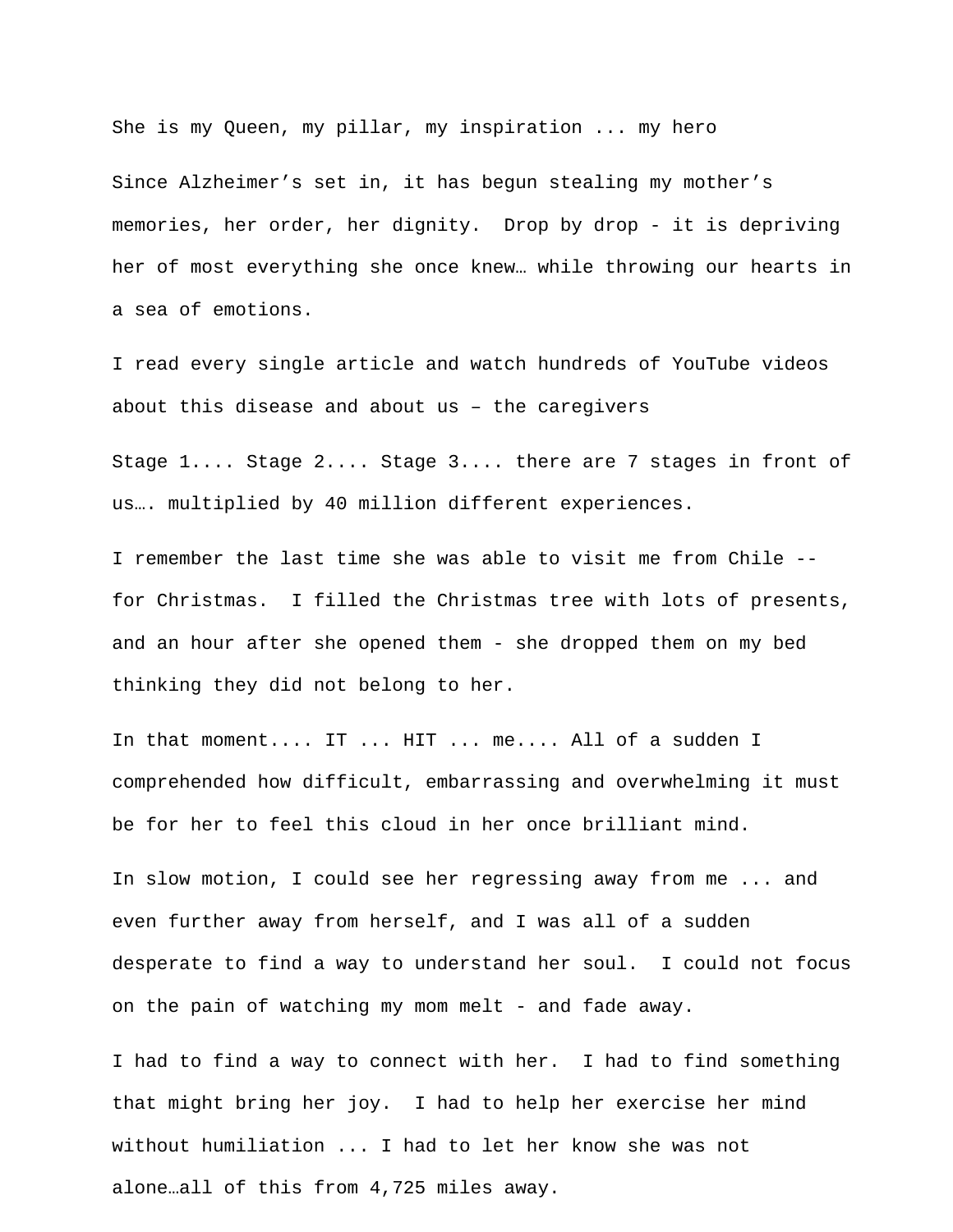During my research, I came across to a wonderful book entitled "365 beautiful thoughts" and purchased 2 copies, one for her, and another for myself. I printed labels with the names of each son, daughter, and grandchild and placed them every 25 pages on her copy.

I call my mom every day at the same time - 6 pm sharp – so we can read the book together. We've established a tradition – a routine from beginning to end.

Each day, she reads me a section from the page we bookmarked the day before... or if she doesn't remember where the bookmark is, I randomly provide a page number.

Each day for 6 years, she has read to me, her son. Each day for six years, I have listened...with joy.

We have read the book a couple hundred times now. I know each word -- period, comma, exclamation point. I know each place where she will giggle... or get amazed ...or curious ... every question she will have when she reaches a certain page.

I listen as she reads....and patiently answer her questions. We laugh and practice difficult words as many time as she wants. We never worry about whether she makes sense, whether she forgets, whether she is repeating herself. She is my Queen.

Our daily calls last 45 minutes, and I reserve the last 10 minutes as our "...let it go moments..."